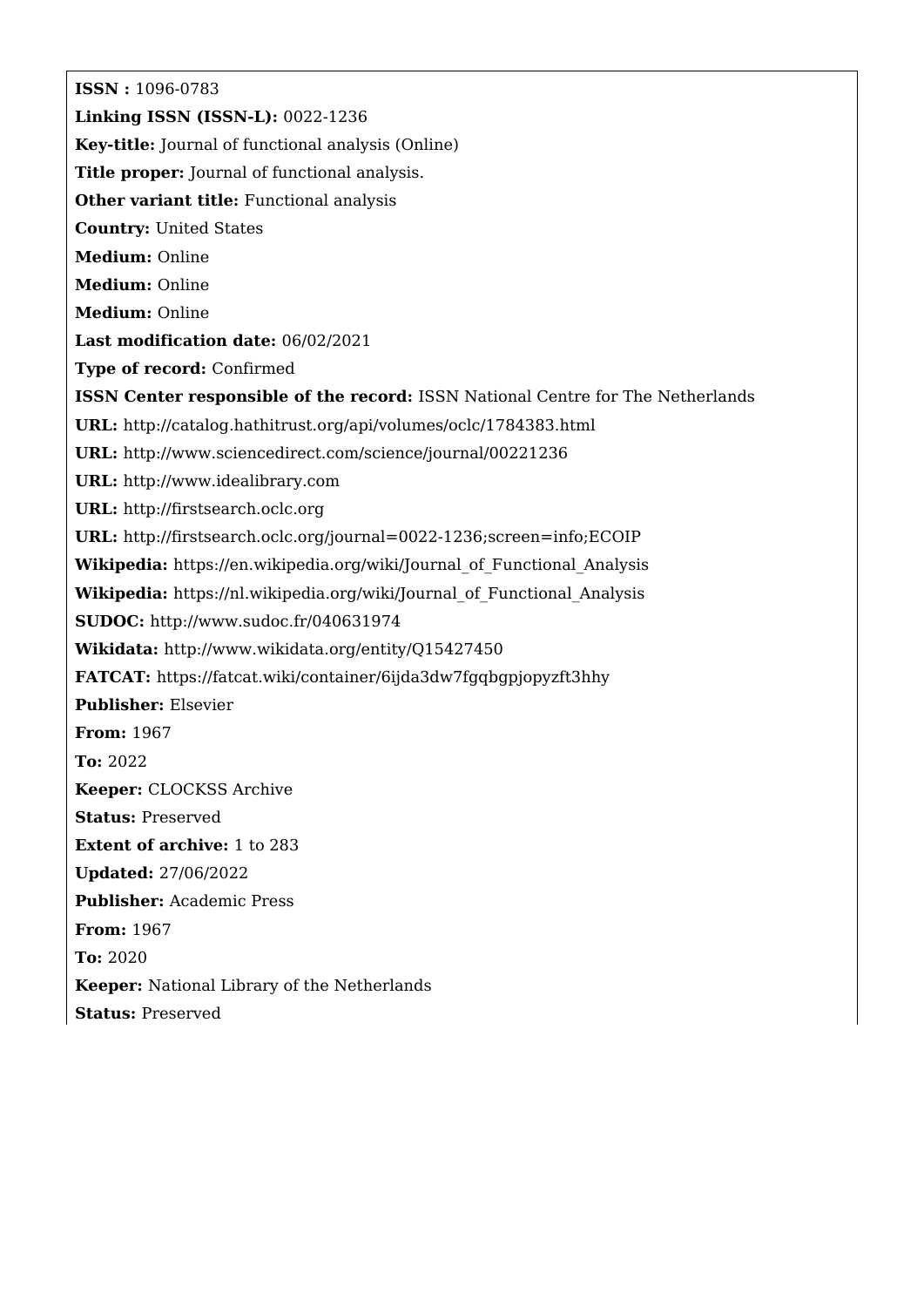**Extent of archive:** Preserved : 1 (1 to 4); 2 (1 to 4); 3 (1 to 3); 4 (1 to 3); 5 (1 to 3); 6 (1 to 3); 7 (1 to 3); 8 (1 to 3); 9 (1 to 4); 10 (1 to 4); 11 (1 to 4); 12 (1 to 4); 13 (1 to 4); 14 (1 to 4); 15 (1 to 4); 16 (1 to 4); 17 (1 to 4); 18 (1 to 4); 19 (1 to 4); 20 (1 to 4); 21 (1 to 4); 22 (1 to 4); 23 (1 to 4); 24 (1 to 4); 25 (1 to 4); 26 (1 to 4); 27 (1 to 3); 28 (1 to 3); 29 (1 to 3); 30 (1 to 3); 31 (1 to 3); 32 (1 to 3); 33 (1 to 3); 34 (1 to 3); 35 (1 to 3); 36 (1 to 3); 37 (1 to 3); 38 (1 to 3); 39 (1 to 3); 40 (1 to 3); 41 (1 to 3); 42 (1 to 3); 43 (1 to 3); 44 (1 to 3); 45 (1 to 3); 46 (1 to 3); 47 (1 to 3); 48 (1 to 3); 49 (1 to 3); 50 (1 to 3); 51 (1 to 3); 52 (1 to 3); 53 (1 to 3); 54 (1 to 3); 55 (1 to 3); 56 (1 to 3); 57 (1 to 3); 58 (1 to 3); 59 (1 to 3); 60 (1 to 3); 61 (1 to 3); 62 (1 to 3); 63 (1 to 3); 64 (1 to 3); 65 (1 to 3); 66 (1 to 3); 67 (1 to 3); 68 (1 to 3); 69 (1 to 3); 70 (1, 2); 71 (1, 2); 72 (1, 2); 73 (1, 2); 74 (1, 2); 75 (1, 2); 76 (1, 2); 77 (1, 2); 78 (1, 2); 79 (1, 2); 80 (1, 2); 81 (1, 2); 82 (1, 2); 83 (1, 2); 84 (1, 2); 85 (1, 2); 86 (1, 2); 87 (1, 2); 88 (1, 2); 89 (1, 2); 90 (1, 2); 91 (1, 2); 92 (1, 2); 93 (1, 2); 94 (1, 2); 95 (1, 2); 96 (1, 2); 97 (1, 2); 98 (1, 2); 99 (1, 2); 100 (1, 2); 101 (1, 2); 102 (1, 2); 103 (1, 2); 104 (1, 2); 105 (1, 2); 106 (1, 2); 107 (1, 2); 108 (1, 2); 109 (1, 2); 110 (1, 2); 111 (1, 2); 112 (1, 2); 113 (1, 2); 114 (1, 2); 115 (1, 2); 116 (1, 2); 117 (1, 2); 118 (1, 2); 119 (1, 2); 120 (1, 2); 121 (1, 2); 122 (1, 2); 123 (1, 2); 124 (1, 2); 125 (1, 2); 126 (1, 2); 127 (1, 2); 128 (1, 2); 129 (1, 2); 130 (1, 2); 131 (1, 2); 132 (1, 2); 133 (1, 2); 134 (1, 2); 135 (1, 2); 136 (1, 2); 137 (1, 2); 138 (1, 2); 139 (1, 2); 140 (1, 2); 141 (1, 2); 142 (1, 2); 143 (1, 2); 144 (1, 2); 145 (1, 2); 146 (1, 2); 147 (1, 2); 148 (1, 2); 149 (1, 2); 150 (1, 2); 151 (1, 2); 152 (1, 2); 153 (1, 2); 154 (1, 2); 155 (1, 2); 156 (1, 2); 157 (1, 2); 158 (1, 2); 159 (1, 2); 160 (1, 2); 161 (1, 2); 162 (1, 2); 163 (1, 2); 164 (1, 2); 165 (1, 2); 166 (1, 2); 167 (1, 2); 168 (1, 2); 169 (1, 2); 170 (1, 2); 171 (1, 2); 172 (1, 2); 173 (1, 2); 174 (1, 2); 175 (1, 2); 176 (1, 2); 177 (1, 2); 178 (1, 2); 179 (1, 2); 180 (1, 2); 181 (1, 2); 182 (1, 2); 183 (1, 2); 184 (1, 2); 185 (1, 2); 186 (1, 2); 187 (1, 2); 188 (1, 2); 189 (1, 2); 190 (1, 2); 191 (1, 2); 192 (1, 2); 193 (1, 2); 194 (1, 2); 195 (1, 2); 196 (1, 2); 197 (1, 2); 198 (1, 2); 199 (1, 2); 200 (1, 2); 201 (1, 2); 202 (1, 2); 203 (1, 2); 204 (1, 2); 205 (1, 2); 206 (1, 2); 207 (1, 2); 208 (1, 2); 209 (1, 2); 210 (1, 2); 211 (1, 2); 212 (1, 2); 213 (1, 2); 214 (1, 2); 215 (1, 2); 216 (1, 2); 217 (1, 2); 218 (1, 2); 219 (1, 2); 220 (1, 2); 221 (1, 2); 222 (1, 2); 223 (1, 2); 224 (1, 2); 225 (1, 2); 226 (1, 2); 227 (1, 2); 228 (1, 2); 229 (1, 2); 230 (1, 2); 231 (1, 2); 232 (1, 2); 233 (1, 2); 234 (1, 2); 235 (1, 2); 236 (1, 2); 237 (1, 2); 238 (1, 2); 239 (1, 2); 240 (1, 2); 241 (1, 2); 242 (1, 2); 243 (1, 2); 244 (1, 2); 245 (1, 2); 246 (1, 2); 247 (1, 2); 248 (1, 2); 249 (1, 2); 250 (1, 2); 251 (1, 2); 252 (1, 2); 253 (1, 2); 254 (1 to 12); 255 (1 to 12); 256 (1 to 12); 257 (1 to 12); 258 (1 to 12); 259 (1 to 12); 260 (1 to 12); 261 (1 to 12); 262 (1 to 12); 263 (1 to 12); 264 (3 to 12); 265 (2 to 12); 266 (1 to 12); 267 (1 to 12); 268 (1 to 12); 269 (1 to 12); 270 (1 to 12); 271 (1 to 12); 272 (1 to 12); 273 (1 to 12); 274 (1 to 12); 275 (1 to 3, 5 to 12); 276 (1 to 12); 277 (1 to 12); 278 (1 to 3)

**Updated:** 19/06/2022

**Publisher:** Elsevier

**From:** 1921

**To:** 2022

**Keeper:** Portico

**Status:** Preserved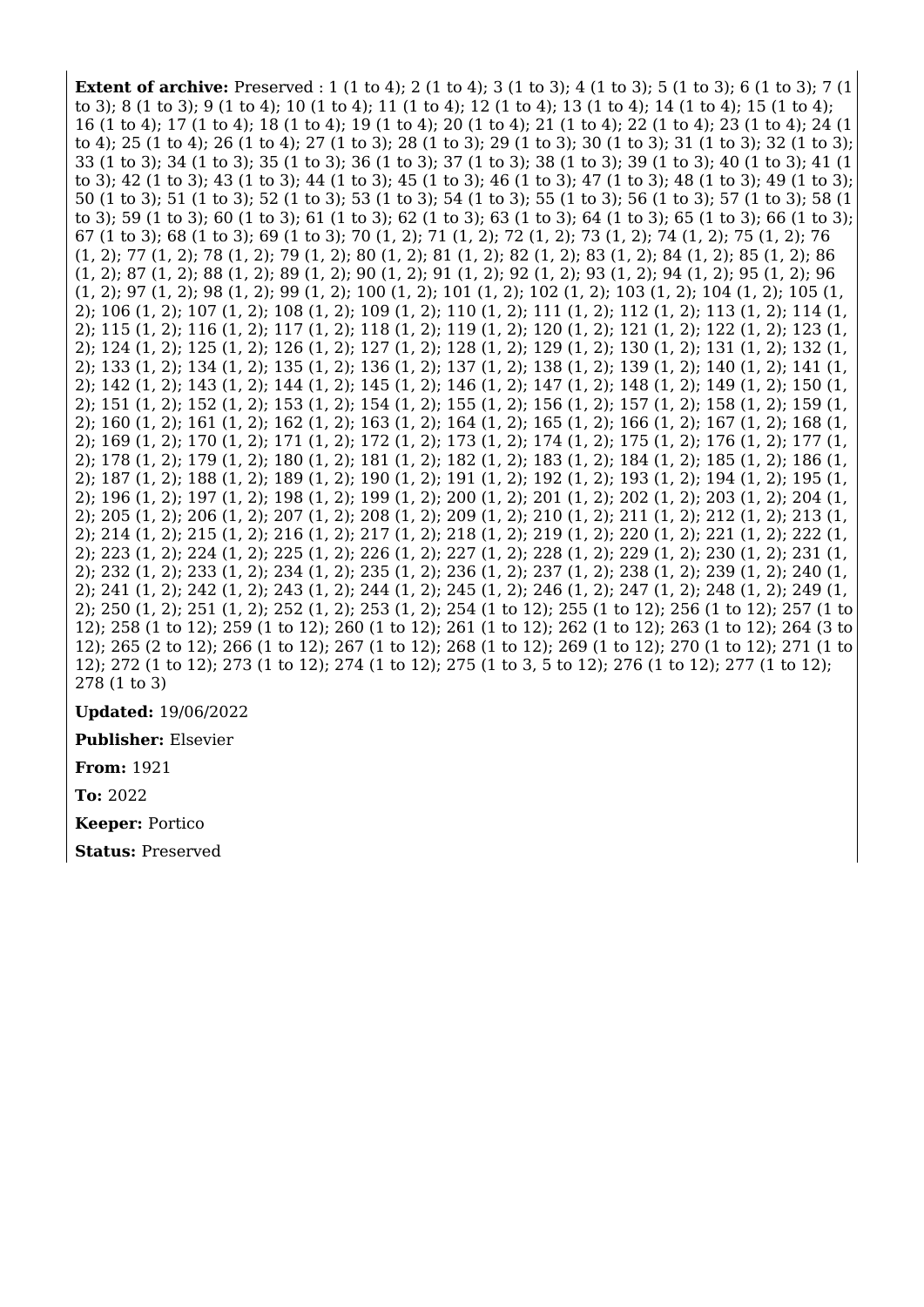**Extent of archive:** Preserved : 1 (2 to 4); 2 (1 to 4); 3 (1 to 3); 4 (1 to 3); 5 (1 to 3); 6 (1 to 3); 7 (1 to 3); 8 (1 to 3); 9 (1 to 4); 10 (1 to 4); 11 (1 to 4); 12 (1 to 4); 13 (1 to 4); 14 (1 to 4); 15 (1 to 4); 16 (1 to 4); 17 (1 to 4); 18 (1 to 4); 19 (1 to 4); 20 (1 to 4); 21 (1 to 4); 22 (1 to 4); 23 (1 to 4); 24 (1 to 4); 25 (1 to 4); 26 (1 to 4); 27 (1 to 3); 28 (1 to 3); 29 (1 to 3); 30 (1 to 3); 31 (1 to 3); 32 (1 to 3); 33 (1 to 3); 34 (1 to 3); 35 (1 to 3); 36 (1 to 3); 37 (1 to 3); 38 (1 to 3); 39 (1 to 3); 40 (1 to 3); 41 (1 to 3); 42 (1 to 3); 43 (1 to 3); 44 (1 to 3); 45 (1 to 3); 46 (1 to 3); 47 (1 to 3); 48 (1 to 3); 49 (1 to 3); 50 (1 to 3); 51 (1 to 3); 52 (1 to 3); 53 (1 to 3); 54 (1 to 3); 55 (1 to 3); 56 (1 to 3); 57 (1 to 3); 58 (1 to 3); 59 (1 to 3); 60 (1 to 3); 61 (1 to 3); 62 (1 to 3); 63 (1 to 3); 64 (1 to 3); 65 (1 to 3); 66 (1 to 3); 67 (1 to 3); 68 (1 to 3); 69 (1 to 3); 70 (1, 2); 71 (1, 2); 72 (1, 2); 73 (1, 2); 74 (1, 2); 75 (1, 2); 76 (1, 2); 77 (1, 2); 78 (1, 2); 79 (1, 2); 80 (1, 2); 81 (1, 2); 82 (1, 2); 83 (1, 2); 84 (1, 2); 85 (1, 2); 86 (1, 2); 87 (1, 2); 88 (1, 2); 89 (1, 2); 90 (1, 2); 91 (1, 2); 92 (1, 2); 93 (1, 2); 94 (1, 2); 95 (1, 2); 96 (1, 2); 97 (1, 2); 98 (1, 2); 99 (1, 2); 100 (1, 2); 101 (1, 2); 102 (1, 2); 103 (1, 2); 104 (1, 2); 105 (1, 2); 106 (1, 2); 107 (1, 2); 108 (1, 2); 109 (1, 2); 110 (1, 2); 111 (1, 2); 112 (1, 2); 113 (1, 2); 114 (1, 2); 115 (1, 2); 116 (1, 2); 117 (1, 2); 118 (1, 2); 119 (1, 2); 120 (1, 2); 121 (1, 2); 122 (1, 2); 123 (1, 2); 124 (1, 2); 125 (1, 2); 126 (1, 2); 127 (1, 2); 128 (1, 2); 129 (1, 2); 130 (1, 2); 131 (1, 2); 132 (1, 2); 133 (1, 2); 134 (1, 2); 135 (1, 2); 136 (1, 2); 137 (1, 2); 138 (1, 2); 139 (1, 2); 140 (1, 2); 141 (1, 2); 142 (1, 2); 143 (1, 2); 144 (1, 2); 145 (1, 2); 146 (1, 2); 147 (1, 2); 148 (1, 2); 149 (1, 2); 150 (1, 2); 151 (1, 2); 152 (1, 2); 153 (1, 2); 154 (1, 2); 155 (1, 2); 156 (1, 2); 157 (1, 2); 158 (1, 2); 159 (1, 2); 160 (1, 2); 161 (1, 2); 162 (1, 2); 163 (1, 2); 164 (1, 2); 165 (1, 2); 166 (1, 2); 167 (1, 2); 168 (1, 2); 169 (1, 2); 170 (1, 2); 171 (1, 2); 172 (1, 2); 173 (1, 2); 174 (1, 2); 175 (1, 2); 176 (1, 2); 177 (1, 2); 178 (1, 2); 179 (1, 2); 180 (1, 2); 181 (1, 2); 182 (1, 2); 183 (1, 2); 184 (1, 2); 185 (1, 2); 186 (1, 2); 187 (1, 2); 188 (1, 2); 189 (1, 2); 190 (1, 2); 191 (1, 2); 192 (1, 2); 193 (1, 2); 194 (1, 2); 195 (1, 2); 196 (1, 2); 197 (1, 2); 198 (1, 2); 199 (1, 2); 200 (1, 2); 201 (1, 2); 202 (1, 2); 203 (1, 2); 204 (1, 2); 205 (1, 2); 206 (1, 2); 207 (1, 2); 208 (1, 2); 209 (1, 2); 210 (1, 2); 211 (1, 2); 212 (1, 2); 213 (1, 2); 214 (1, 2); 215 (1, 2); 216 (1, 2); 217 (1, 2); 218 (1, 2); 219 (1, 2); 220 (1, 2); 221 (1, 2); 222 (1, 2); 223 (1, 2); 224 (1, 2); 225 (1, 2); 226 (1, 2); 227 (1, 2); 228 (1, 2); 229 (1, 2); 230 (1, 2); 231 (1, 2); 232 (1, 2); 233 (1, 2); 234 (1, 2); 235 (1, 2); 236 (1, 2); 237 (1, 2); 238 (1, 2); 239 (1, 2); 240 (1, 2); 241 (1, 2); 242 (1, 2); 243 (1, 2); 244 (1, 2); 245 (1, 2); 246 (1, 2); 247 (1, 2); 248 (1, 2); 249 (1, 2); 250 (1, 2); 251 (1, 2); 252 (1, 2); 253 (1, 2); 254 (1 to 12); 255 (1 to 12); 256 (1 to 12); 257 (1 to 12); 258 (1 to 12); 259 (1 to 12); 260 (1 to 12); 261 (1 to 12); 262 (1 to 12); 263 (1 to 12); 264 (1 to 12); 265 (1 to 12); 266 (1 to 12); 267 (1 to 12); 268 (1 to 12); 269 (1 to 12); 270 (1 to 12); 271 (1 to 12); 272 (1 to 12); 273 (1 to 12); 274 (1 to 12); 275 (1 to 12); 276 (1 to 12); 277 (1 to 12); 278 (1 to 12); 279 (1 to 12); 280 (3 to 12); 281 (1 to 12); 282 (2 to 12); 283 (1 to 4)

**Updated:** 04/06/2022

**Publisher:** Elsevier

**From:** 1967

**To:** 2022

**Keeper:** Scholars Portal

**Status:** Preserved